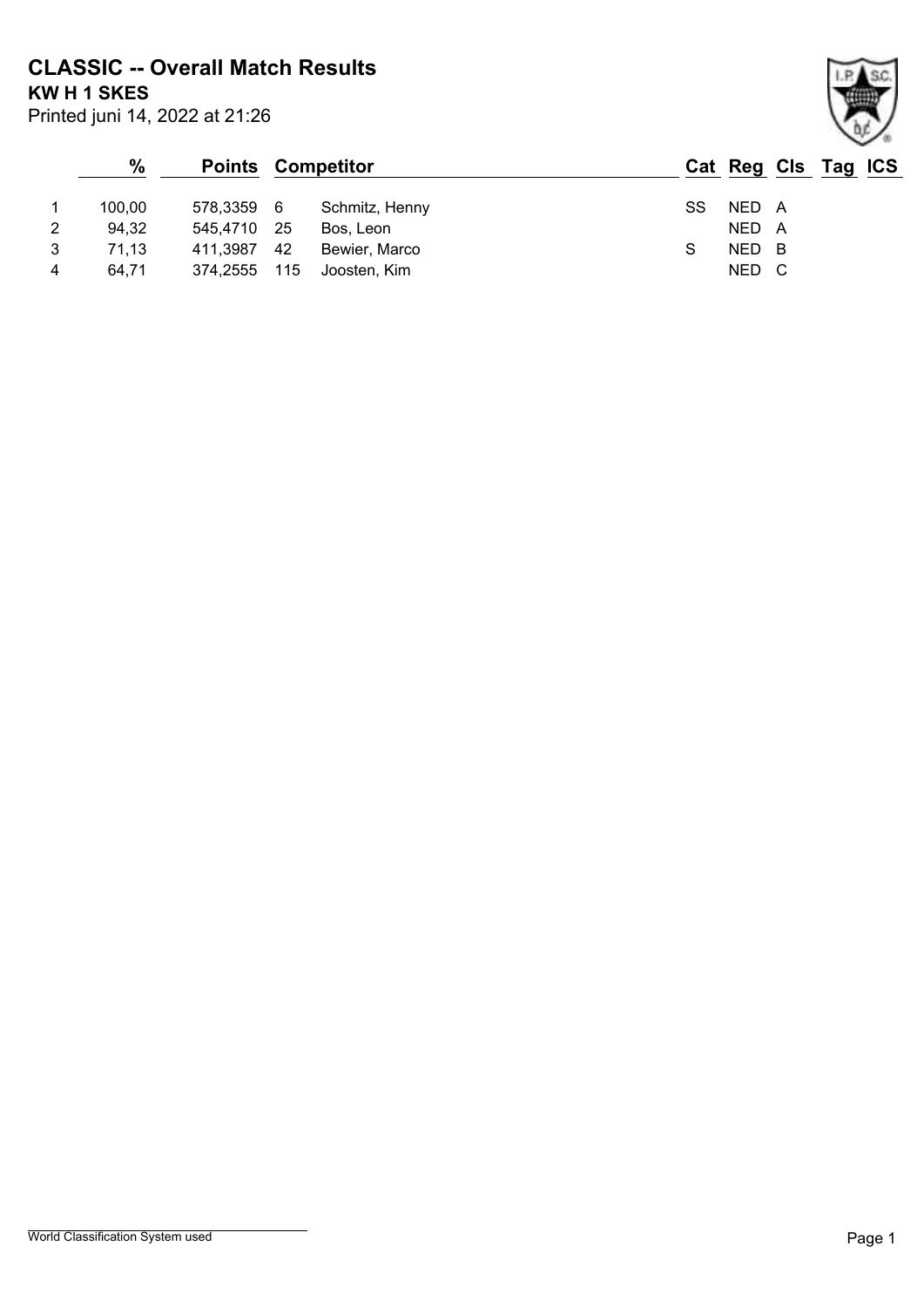#### **KW H 1 SKES OPEN -- Overall Match Results**

|                | %      | <b>Points</b> |     | <b>Competitor</b>      |    | Cat Reg Cls Tag |                | <b>ICS</b> |
|----------------|--------|---------------|-----|------------------------|----|-----------------|----------------|------------|
| 1              | 100,00 | 579,7997      | 9   | Smits, Arno            | S  | <b>NED</b>      | A              |            |
| $\overline{2}$ | 95,26  | 552,3233      | 70  | Immink, Jasper         |    | <b>NED</b>      |                |            |
| 3              | 93,81  | 543,9145      | 18  | Lumich von, Denny      |    | <b>NED</b>      |                |            |
| 4              | 87,47  | 507,1313      | 48  | Ewalds, Rob            |    | <b>NED</b>      | B              |            |
| 5              | 85,25  | 494,2901      | 118 | Houthuijzen, Bart      |    | <b>NED</b>      | B              |            |
| 6              | 84,91  | 492,3239      | 89  | Woudstra, Marc         |    | <b>NED</b>      |                |            |
| 7              | 82,14  | 476,2383      | 5   | Koolwijk, Van, Jacky   | S  | <b>NED</b>      | A              |            |
| 8              | 81,85  | 474,5382      | 23  | Gerwen, van, Joan      | S  | <b>NED</b>      | A              |            |
| 9              | 77,01  | 446,5191      | 30  | Mulkens, Marcel        | S  | <b>NED</b>      |                |            |
| 10             | 71,94  | 417,0988      | 96  | Mertens, Bjorn         |    | <b>NED</b>      |                |            |
| 11             | 66,94  | 388,1375      | 19  | Voorter, Ger           | SS | <b>NED</b>      | A              |            |
| 12             | 66,62  | 386,2373      | 3   | Gansner, Hans          | SS | <b>NED</b>      | B              |            |
| 13             | 65,27  | 378,4581      | 29  | Van Poppel, Frans      | S  | <b>NED</b>      | $\overline{A}$ |            |
| 14             | 64,37  | 373,2168      | 97  | Mertens, Cindy         |    | <b>NED</b>      |                |            |
| 15             | 64,31  | 372,8426      | 13  | Beurden, van, Jos      | SS | <b>NED</b>      | B              |            |
| 16             | 58,25  | 337,7605      | 8   | Esch, Van, Mari        | S  | <b>NED</b>      | B              |            |
| 17             | 56,72  | 328,8779      | 111 | Stuff, Mark            | S  | <b>NED</b>      |                |            |
| 18             | 56,13  | 325,4293      | 56  | Michels, Dirk          | SS | <b>NED</b>      |                |            |
| 19             | 54,25  | 314,5195      | 117 | Fakkeldy, Maurice      | S  | <b>NED</b>      |                |            |
| 20             | 53,84  | 312,1930      | 98  | Van Zeeventer, Raymond |    | <b>NED</b>      |                |            |
| 21             | 50,13  | 290,6740      | 65  | Van Kuik, Victor       | S  | <b>NED</b>      | C              |            |

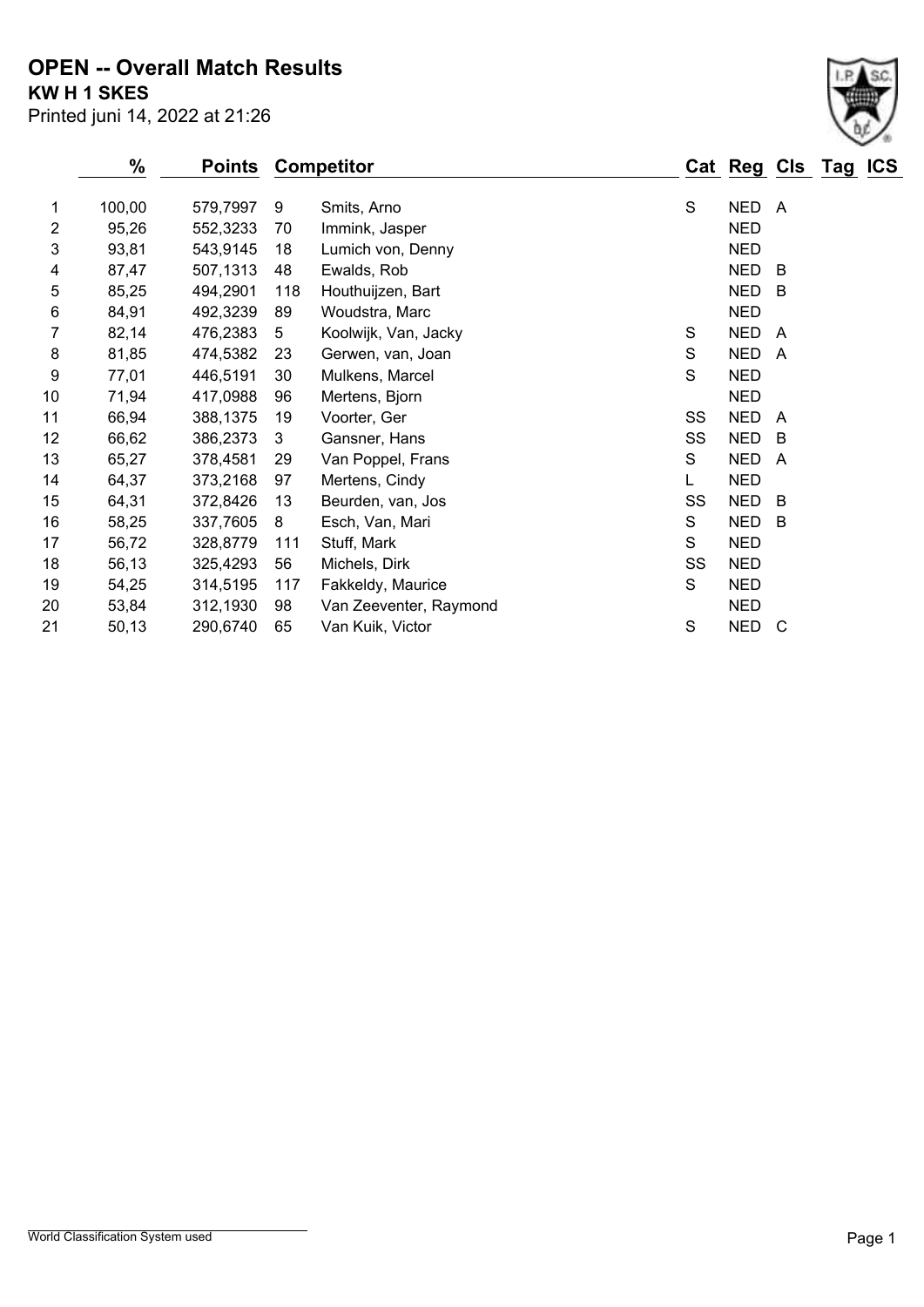**PRODUCTION -- Overall Match Results**

**KW H 1 SKES**

|                   | $\%$   | <b>Points Competitor</b> |     |                   |   | Cat Reg Cls Tag ICS |   |  |
|-------------------|--------|--------------------------|-----|-------------------|---|---------------------|---|--|
|                   | 100,00 | 555,2366                 | 53  | Plessius, Richard |   | <b>NED</b>          |   |  |
| 2                 | 94,99  | 527,4268                 | 34  | Diepeveen, Robin  |   | NED.                | A |  |
| 3                 | 93,77  | 520,6634                 | 2   | Roopram, Kris     | S | <b>NED</b>          | A |  |
| 4                 | 90,77  | 504,0131                 | 52  | Vervelde, Jochem  |   | <b>NED</b>          | A |  |
| 5                 | 88,63  | 492,1063                 | 87  | Smit, Andrew      |   | <b>NED</b>          |   |  |
| 6                 | 85,80  | 476,3688                 | 86  | Mol, Yannick      |   | <b>NED</b>          |   |  |
| 7                 | 84,96  | 471,7568                 | 10  | Baas, de, Marcel  | S | <b>NED</b>          | A |  |
| 8                 | 71,95  | 399,4994                 | 114 | Walbrecht, Stefan |   | NED C               |   |  |
| 9                 | 65,86  | 365,6742                 | 93  | Stapel, C.S.      |   | <b>NED</b>          |   |  |
| 10                | 63,54  | 352,7761                 | 109 | Himpers, Jeffrey  | S | <b>NED</b>          |   |  |
| 11                | 53,45  | 296,8010                 | 37  | De Groot, Frank   | S | <b>NED</b>          |   |  |
| $12 \overline{ }$ | 0,00   | 0.0000                   | 63  | Nielen, Davy      |   | <b>NED</b>          | A |  |

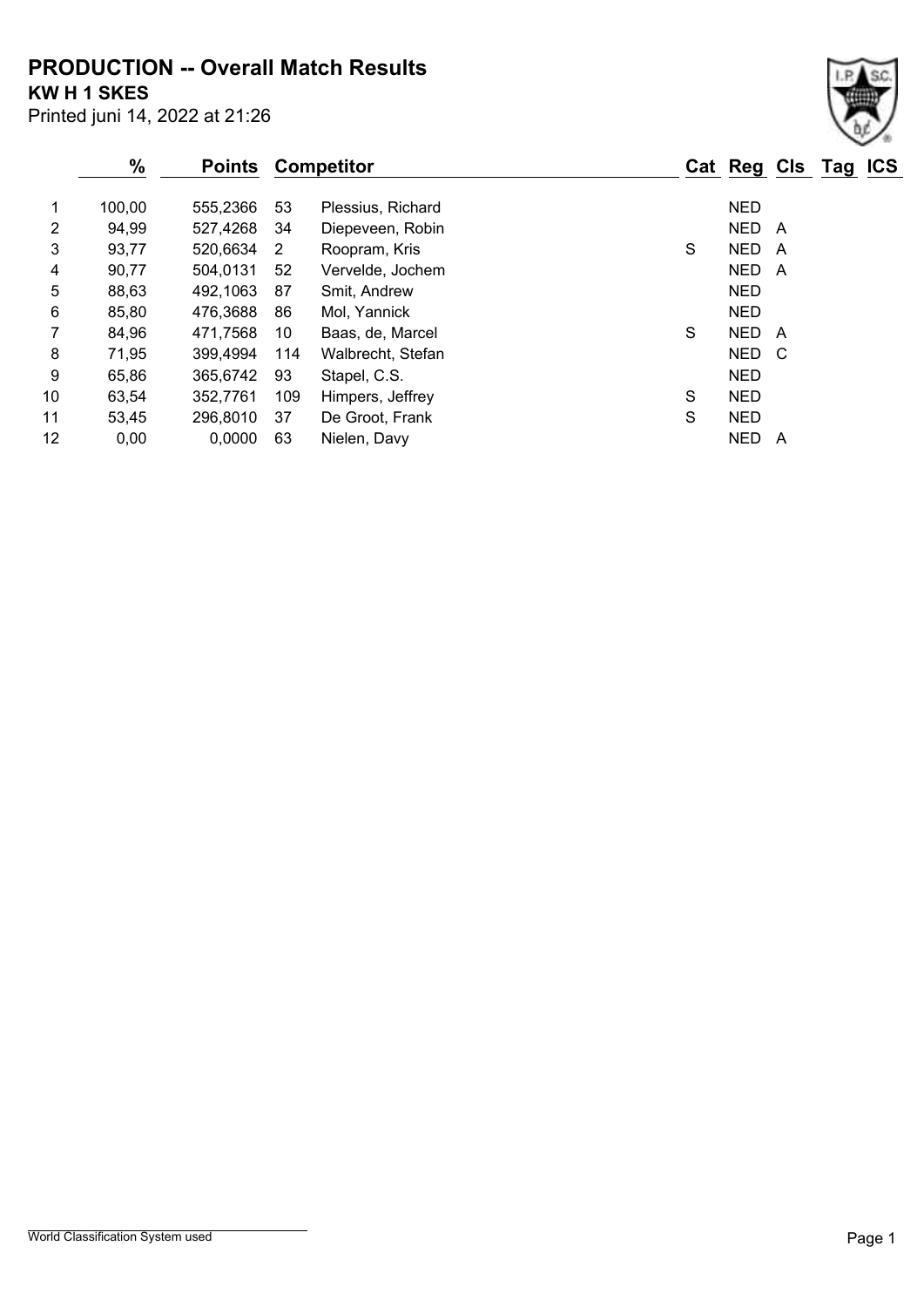# **PRODUCTION OPTICS -- Overall Match Results**

**KW H 1 SKES**

| Printed juni 14, 2022 at 21:26 |  |  |  |  |  |
|--------------------------------|--|--|--|--|--|
|--------------------------------|--|--|--|--|--|

|                | $\%$   |          |     | <b>Points Competitor</b> |   | Cat Reg Cls Tag ICS |     |  |
|----------------|--------|----------|-----|--------------------------|---|---------------------|-----|--|
|                | 100,00 | 608,8602 | 75  | Vermeeren, Ben           |   | NED A               |     |  |
| $\overline{2}$ | 88,63  | 539,6057 | 26  | Van Lent, Dave           |   | NED.                | A   |  |
| 3              | 82,26  | 500,8431 | 60  | Souhuwat, Marcel         |   | NED A               |     |  |
| 4              | 81,02  | 493,2784 | 47  | Stelten, Ruud            |   | NED A               |     |  |
| 5              | 75,69  | 460,8723 | 11  | Vriens, Rob              | S | <b>NED</b>          | A   |  |
| 6              | 69,52  | 423,2629 | 17  | Backus, Harry            | S | NED B               |     |  |
|                | 65,46  | 398,5502 | 95  | Levels, Wesley           |   | <b>NED</b>          |     |  |
| 8              | 63,70  | 387,8355 | 66  | Fromberg, Willem         | S | NED B               |     |  |
| 9              | 62,27  | 379,1230 | 91  | Claessen, Antoine        |   | <b>NED</b>          |     |  |
| 10             | 58,56  | 356,5264 | 116 | Peeman, Hans             | S | <b>NED</b>          | - B |  |
| 11             | 0,00   | 0,0000   | 27  | Wauben, Sjef             | S | <b>NED</b>          |     |  |

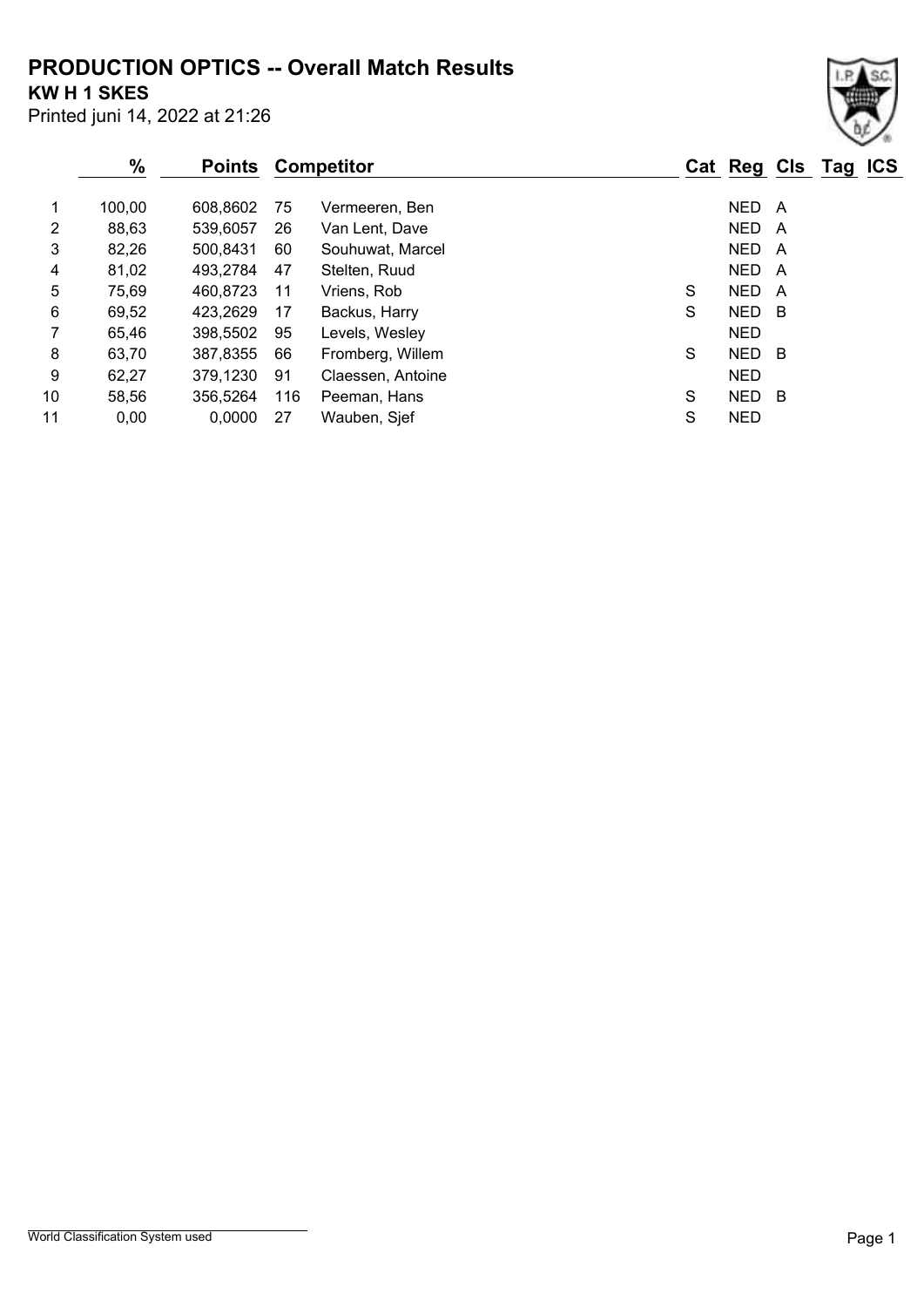**REVOLVER -- Overall Match Results**

**KW H 1 SKES**

| %      |           | <b>Points Competitor</b>       |               | Cat Reg Cls Tag ICS |  |  |
|--------|-----------|--------------------------------|---------------|---------------------|--|--|
| 100.00 |           | 610,0000 35 Verhoeven, Laurens | $\mathcal{S}$ | NED B               |  |  |
| 0.00   | 0.0000 12 | Pasveer, Cor                   | SS            | NED                 |  |  |

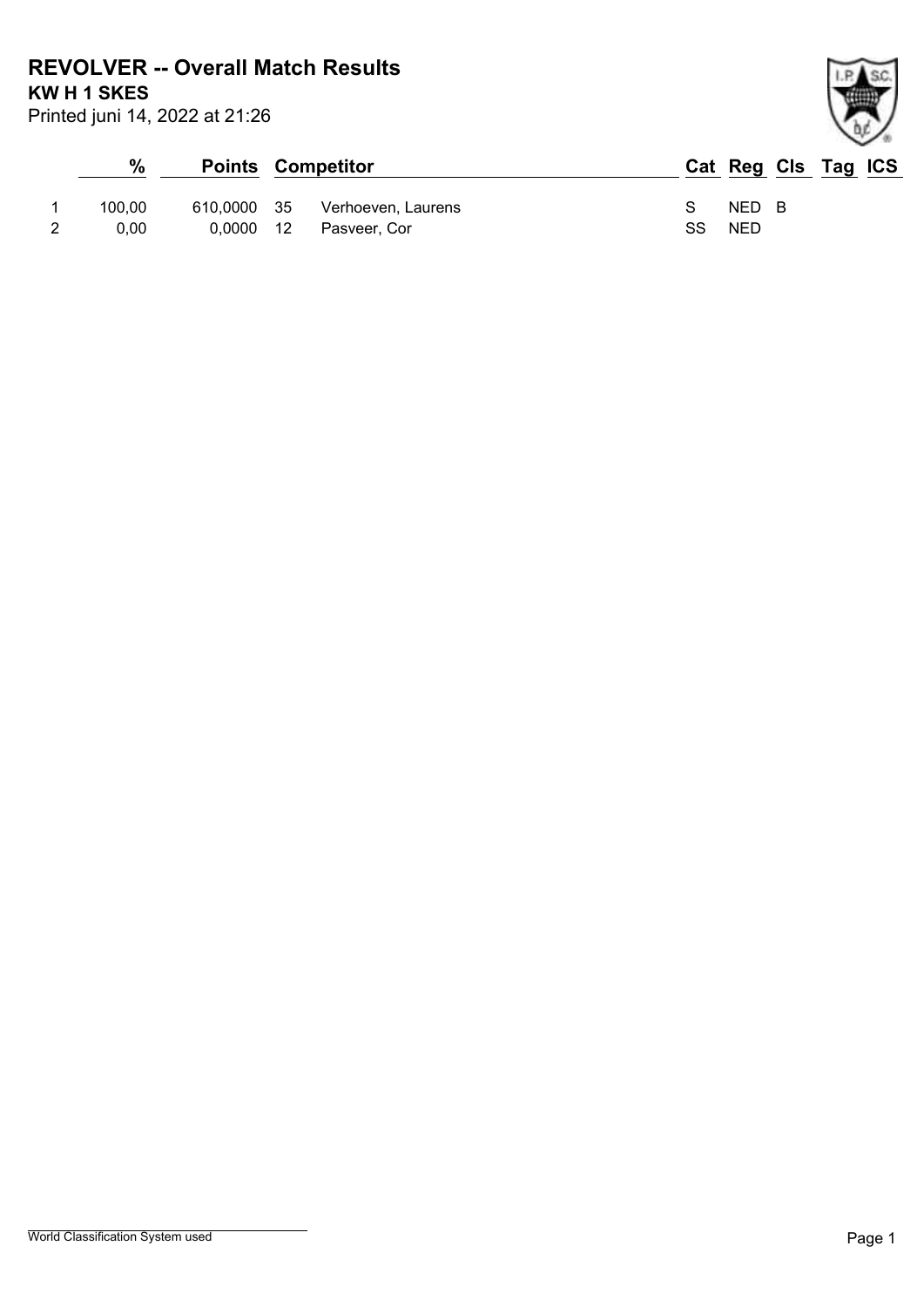## **STANDARD -- Overall Match Results**

**KW H 1 SKES**

|       | $\%$   | <b>Points</b> |     | <b>Competitor</b>  |    | Cat Reg Cls Tag ICS |     |  |
|-------|--------|---------------|-----|--------------------|----|---------------------|-----|--|
| 1     | 100,00 | 586,0506      | 31  | Janssen, Rick      |    | <b>NED</b>          | - A |  |
| 2     | 97,28  | 570,1182      | 58  | Koek, Nico         |    | <b>NED</b>          | A   |  |
| 3     | 85,03  | 498,2940      | 80  | Veenman, Tim       |    | <b>NED</b>          |     |  |
| 4     | 78,14  | 457,9305      | 44  | Van Leeuwen, Joost |    | <b>NED</b>          | A   |  |
| 5     | 76,00  | 445,4108      | 21  | Franssen, Harm     | S  | <b>NED</b>          | A   |  |
| $\,6$ | 74,23  | 435,0448      | 33  | Wille, Mark        | S  | <b>NED</b>          |     |  |
| 7     | 71,33  | 418,0093      | 79  | Hake, Alex         |    | <b>NED</b>          |     |  |
| 8     | 68,73  | 402,8217      | 36  | De nooijer, Leo    | S  | <b>NED</b>          |     |  |
| 9     | 66,92  | 392,1865      | 43  | Kalmijn, Willem    | SS | <b>NED</b>          |     |  |
| 10    | 63,95  | 374,7534      | 55  | Keijzer, Rudolf    | SS | NED B               |     |  |
| 11    | 63,66  | 373,1006      | 110 | Saldic, Jasmin     |    | <b>NED</b>          |     |  |
| 12    | 55,10  | 322,8887      | 102 | Van gennip, Frank  | S  | <b>NED</b>          |     |  |
| 13    | 52,36  | 306,8448      | 61  | Frissen, Alexander | S  | <b>NED</b>          |     |  |
| 14    | 52,30  | 306,5312      | 51  | Raaijmakers, Inge  | L  | NED C               |     |  |
| 15    | 52,04  | 305,0012      | 90  | Teheux, John       | S  | <b>NED</b>          |     |  |
| 16    | 37,00  | 216,8593      | 16  | Mertens, John      | SS | <b>NED</b>          |     |  |
|       |        |               |     |                    |    |                     |     |  |